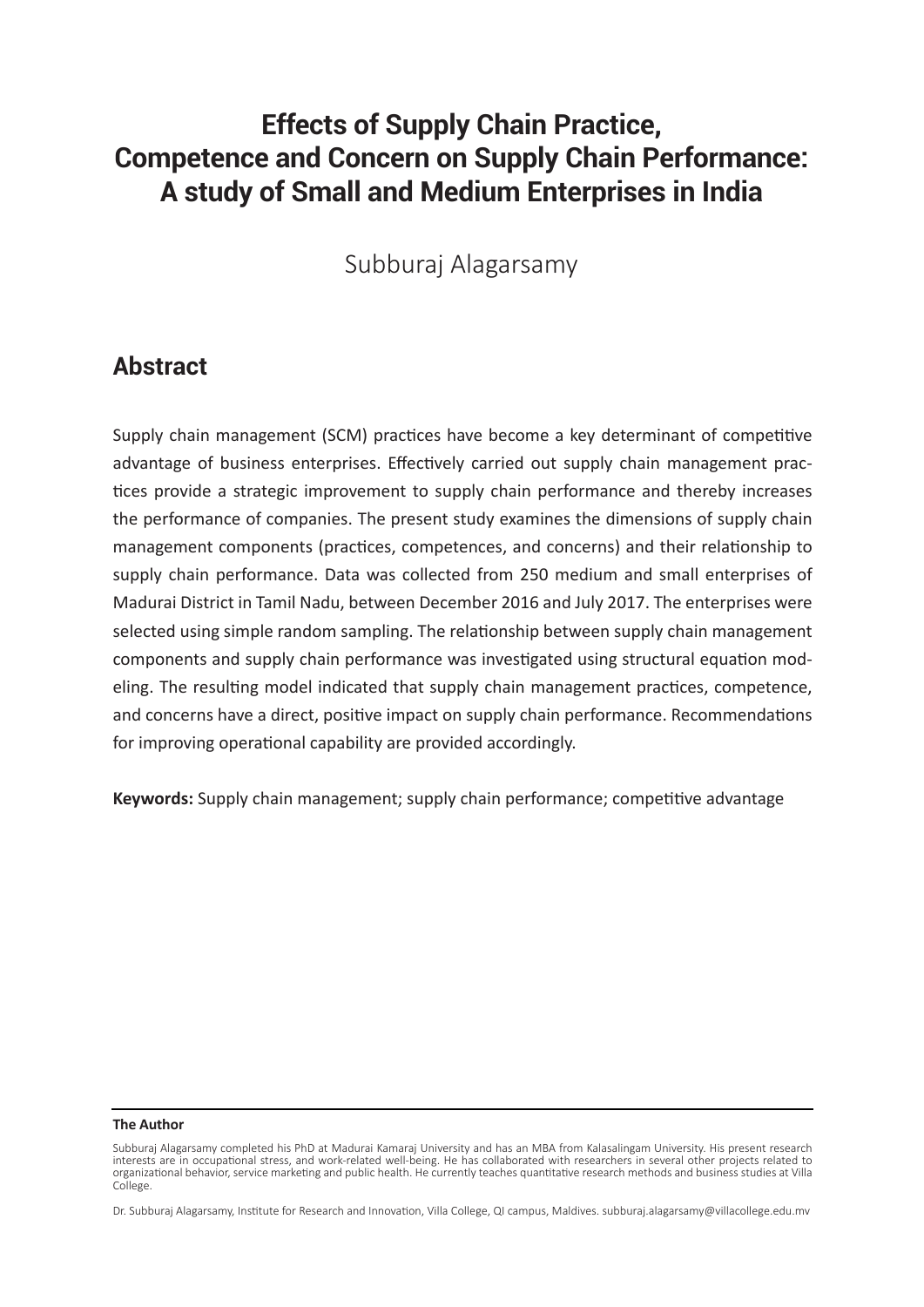## **1. Introduction**

Globalization has transformed the world and affects the competitive environment of companies. This competition is related to cost and price of products and services, speed of production and access to markets as well as adaptation to technology (Wirtz, Tuzovic, & Ehret, 2015; Zainol, Abas & Ariffin, 2016). Even though small and medium enterprises (SMEs) are the back bone of the Indian economy, with a large domestic market for its products and services, many small and medium enterprises (SMEs) in India fail due to their inability to cope with micro and macro challenges. Many are unable to maintain their position in the market and have difficulty to enhance their performances, particularly supply chain performance (Negi & Anand, 2015; Mani et al., 2016). Therefore, there is growing attention by many firms on effective supply chain management (SCM). Indian manufacturing firms, especially SMEs, have to improve quality and service consistently. Also, SMEs have to offer quality and customized services at an affordable cost to their customers using the best manufacturing practices with decreased delivery time and a reliable customer service. The ultimate purpose of an SME is to provide its customers with the greatest service efficiently and effectively (Handfield and Nichols, 1999; Bourlakis et al., 2014). Customers may give more importance to variables such as affordability, timely delivery, and delivery date certainty (Simchi-Levi et al., 2003; Avittathur & Jayaram, 2016). Numerous research studies (Mitra, & Datta, 2014; Beske, Land & Seuring, 2014; Govindan et al., 2015) have demonstrated that integration and association in the supply chain practices can provide vital benefits to the organization. According to Chen and Gong (2013) and Sabri and Beamon (2000), supply chain is a set of facilities, suppliers, customers, products and methods of controlling inventory, purchasing and distribution that are involved in manufacturing a product, and or delivering a service to the end users.

Supply chain management was developed to express the need to integrate the key business processes from end user through potential suppliers. The supply chain is a network of interconnected organizational entities with the sole objective of getting the right product or service to the right place at the right time. Supply chains are divided into two categories: supplier-oriented linkages and customer oriented linkages (Kotler and Armstrong, 2010). To extend the firm's competitiveness and performance, SCM is a valuable approach (Ince et al., 2013). Ou, Liu, Hung and Yen (2010) showed that customer-firm-supplier relationship enhances operational performance and customer satisfaction. According to Fraza (2000), supply chain management is directly related to relationship management, which includes suppliers and customers. Despite an increased attention paid to SCM practices by authors and practitioners, failures exist in the effective implementation of SCM.

Therefore, this study attempts to develop a conceptual framework to illustrate the relationships among SCM practices, competence, and concern on supply chain performance. It examines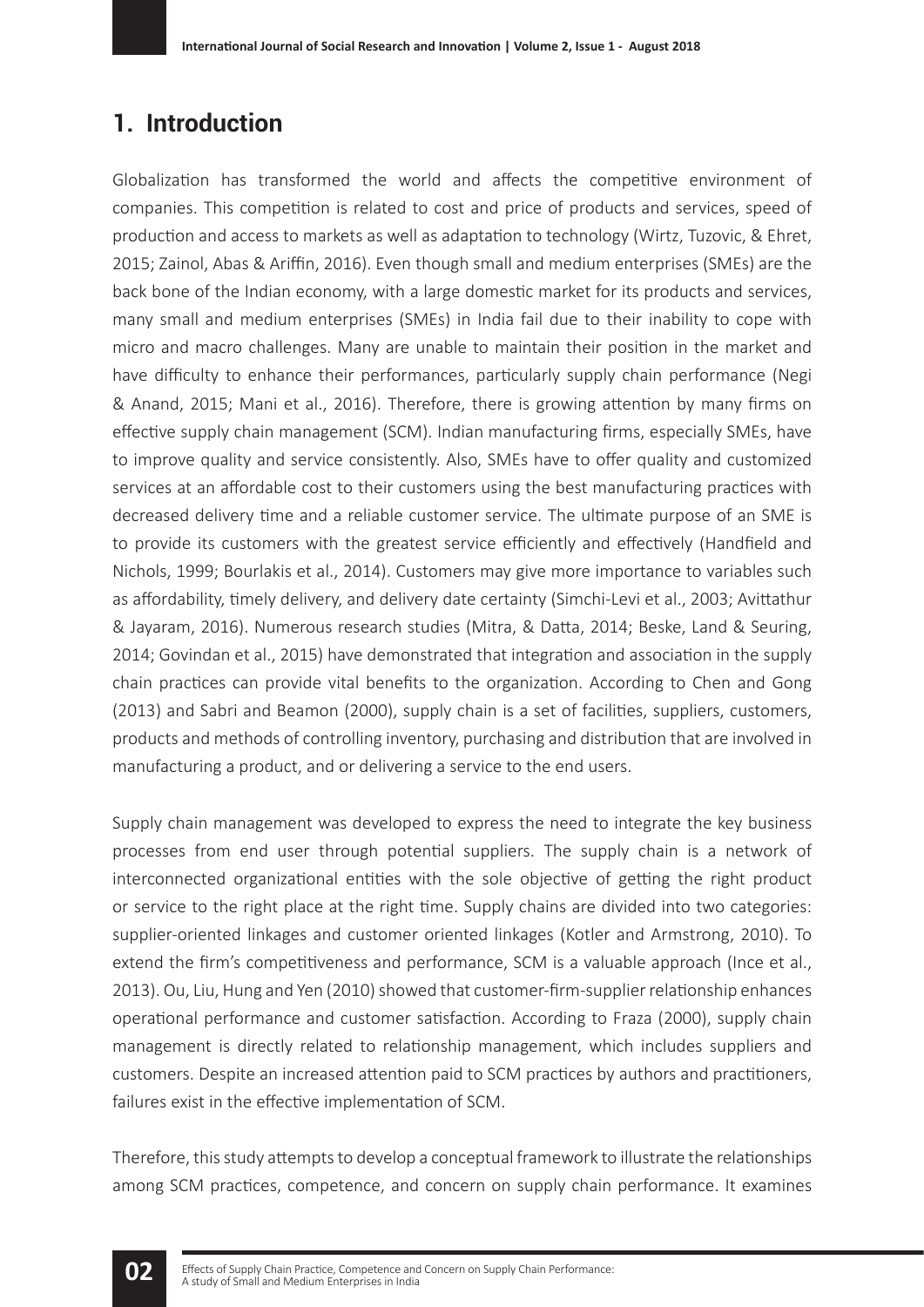the relationship between the variables presented within the context of the small and medium enterprises in Madurai district of Tamil Nadu, India. The current research work developed a tool to investigate SCM practices and the development of supply chain performance. The results allow us to identify the major component(s) that have a statistically significant impact on supply chain performance. Identifying these components enables the SMEs managers and supply chain managers to prioritise the supply chain practices which have the most impact.

## **2. Literature Review**

### **2.1 Supply Chain Practices**

SCM practices are a set of activities undertaken by an organization to promote efficient management of its supply chain (Karimi & Rafiee, 2014). According to Li et al. (2006), it is a set of practices to handle the functioning of a supply chain effectively. SCM practice may directly impact competitive advantage (Li et al., 2006). SCM practices include supplier partnership, outsourcing, cycle time compression, continuous process flow, and information sharing (Donlon, 1996). Paulraj et al. (2006) state that effective supply chain practices consist of strategic purchasing from a limited number of suppliers, long-term, trustworthy relationships with suppliers; logistics integration, and two-way communication; inter-organizational systems, and supplier involvement in design, procurement and production.

### **2.2 Supply Chain Concerns**

Supply chain concerns have been defined as the issues that prevent an organization from achieving the full potential of their supply chain management (Chow et al., 2008). Enterprises come across complex issues because of over dependence on suppliers which affect their core capabilities (McMullan, 1996). A supplier evaluation system can reduce purchase risk and maximize the overall value for the buyer. It typically involves assessing, at a minimum, supplier quality, cost competitiveness, potential delivery performance and technological capability. On the other hand, organizations which have developed and implemented a supplier evaluation system for effective supplier management can fail to achieve the full potential of their supply chain management because of too much time spent on supplier evaluation (Sachan & Datta, 2005; Prajogo & Olhager, 2012). Stank et al. (2011) identified critical supply chain knowledge issues such as talent, technology, internal collaboration, external collaboration and managing supply chain change as factors that influence the performance of supply chains. Therefore, firms should concentrate on these issues to align organizational goals with SCM goals.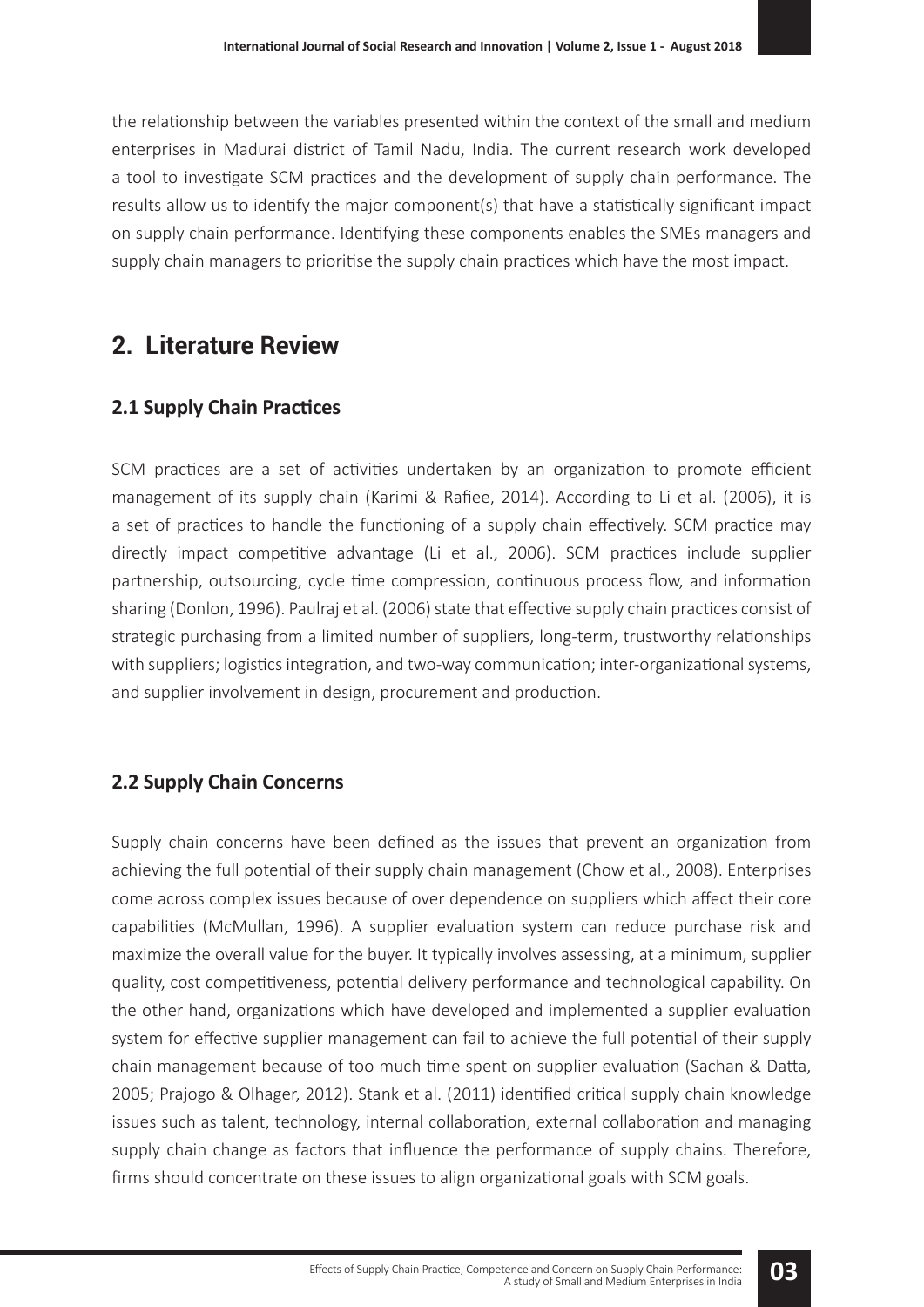#### **2.3 Supply Chain Competence**

Supply chain competence is a portfolio of organisational, managerial, technical and strategic capabilities and skills developed by enterprises over time (Handfield et al., 2015; Chow et al., 2008). Supply chain competence is a fundamental pre-requisite for firms to respond to market and financial risks and to achieve and maintain their supply chain performance and firm performance (Ellinger et al., 2012; Karimi & Rafiee, 2014). Supply chain competencies are the capacity of the firms to be in total power and control of supply chain procedures and performance in spite of issues of environmental determinants (Yusuf et al., 2014). The supply chain agility can be described as a firm's ability to adjust tactics and operational procedures within its supply chain quickly. There exists a strong relationship between agility of supply chain dimensions (alertness, accessibility, decisiveness, swiftness, and flexibility) and business performance (Sangari et al., 2015; Shin et al., 2015; Kumar & Nambirajan, 2014). Supply chain agility has a significant impact on competitiveness and business performance (Yusuf et al., 2014). There is a direct association between supply chain competence and firm performance (Tan, 2002). Supply chain competence comprise of the planning of supply chain, in-order management, service fulfilment and procurement of raw material in an effective manner (Tan, 2002). Chow et al. (2008) found that supply chain competence has a very positive effect on firm performance in both US and Taiwanese manufacturing enterprises. Ellinger et al. (2012) found that higher supply chain competence exerts an impact on customer satisfaction, firm performance and shareholder value.

### **2.4 Supply Chain Performance**

**04**

Measurement of supply chain performance should offer the business an outline of how their supply chains (SCs) are economical and sustainable (Gunasekaran, Patel, & Tirtiroglu, 2001; Ganeshkumar, 2016). The performance of the supply chain should be considered at tactical, strategic and operational levels (Deshpande, 2012). Tactical measures include product development cycle time, purchase order cycle time, planned process cycle time, delivery reliability, responsiveness to urgent deliveries, and effectiveness of distribution planning. Strategic performances include customer query time, level of customer perceived value of product, order lead time and flexibility of service systems. Operational level measures include capacity utilization, adherence to schedule, inventory management, and achievement of defect free deliveries along with commercial and non-commercial perspectives (Gunasekaran, Patel, & Tirtiroglu, 2001). Cohen and Lee (1988) identified cost and supply chain flexibility as important measures of supply chain performance. Christy and Grout (1994) suggested that customer responsiveness is an important dimension of SCM performance. In manufacturing firms critical SCM components interact with supply chain performance to influence organizational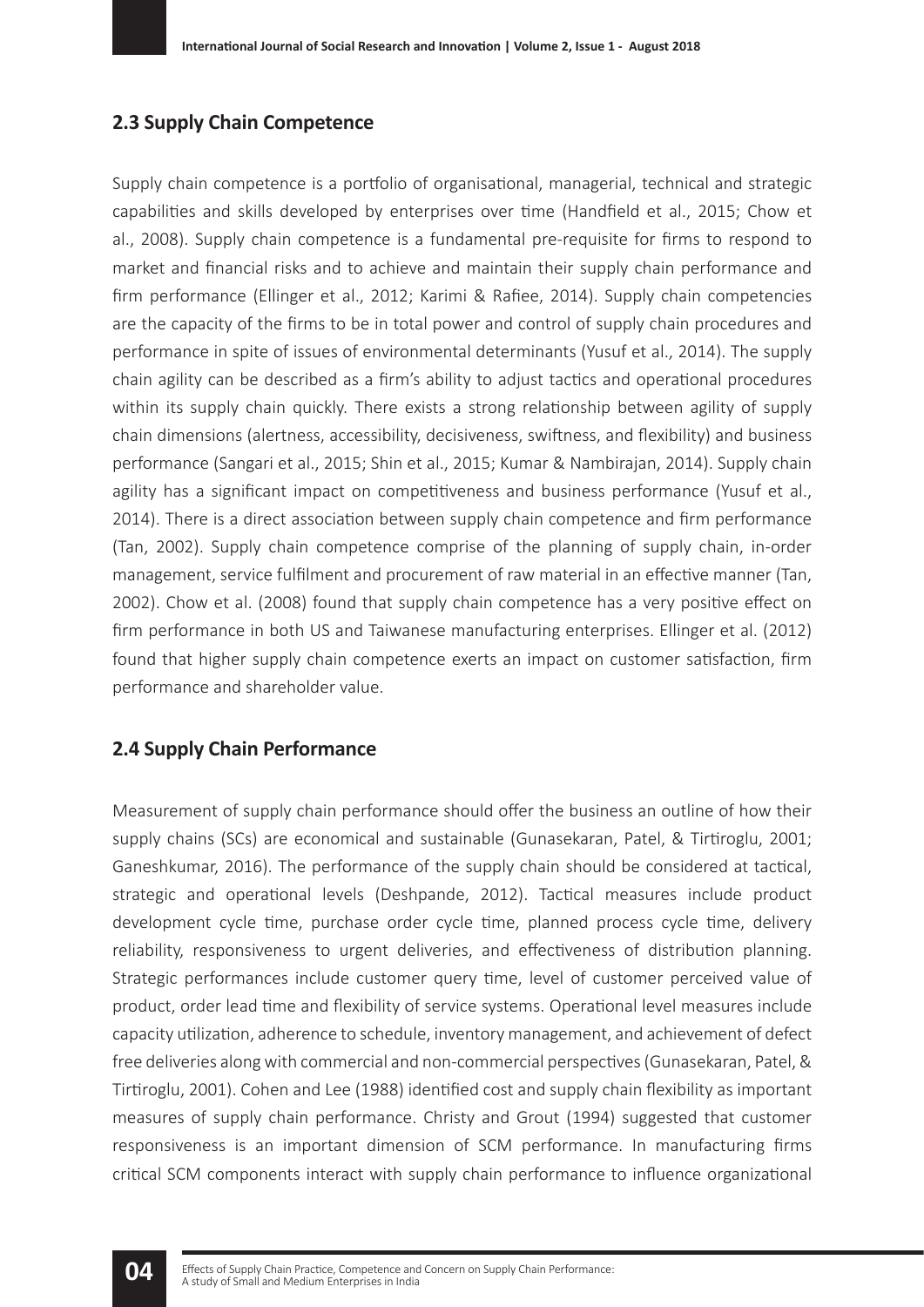performance (Ganesh & Nambirajan, 2013). Sundram et al. (2011) found a direct relationship between supply chain practices and supply chain performance.

Sukati et al. (2012) studied the relationship between supply chain strategy, supply chain practices, and supply chain performance. The study revealed that supply chain practice has a significant effect on supply chain performance while supply chain strategy has a weak influence on supply chain performance. Qrunfleh and Tarafdar (2017) tested a conceptual model to find out the impact of supply chain information strategy on supply chain performance and organisational performance of 205 manufacturing firms. The results indicated that there is a significant and positive association between supply chain responsiveness and organisational performance. Furthermore, supply chain performance has a mediation effect on supply chain information strategy and corporate performance (Wolf, 2014; Alfalla-Luque et al., 2015). To construct an effective measure of supply chain performance, all the different dimensions of SCM performance need to be considered simultaneously.

### **2.5 SMEs and Supply Chain Management Adoption**

To be successful in supply chain management, enterprises should share their stock, production and promotion estimations and plans with customers and suppliers (Katunzi & Zheng, 2010). For Arend and Wisner (2005), SMEs generally are not able to execute SCM to its maximum capacity as they are indirectly managed by customers and have to comply with standards specified by the buyer. Çalıpınar (2007) opined that SMEs do not always include buyers in strategic planning, do not make long-term contracts, do not integrate with bearer enterprise and are not willing to operate in SCM in the long term. According to Chen et al. (2004) SMEs in the supply chain have limited resources, and they want to protect themselves from competitive advantage of big enterprises (Katunzi & Zheng, 2010; Karimi & Rafiee, 2014). Supply chain inefficiency is one of the most prevalent issues facing the SMEs (Lewis, 2005).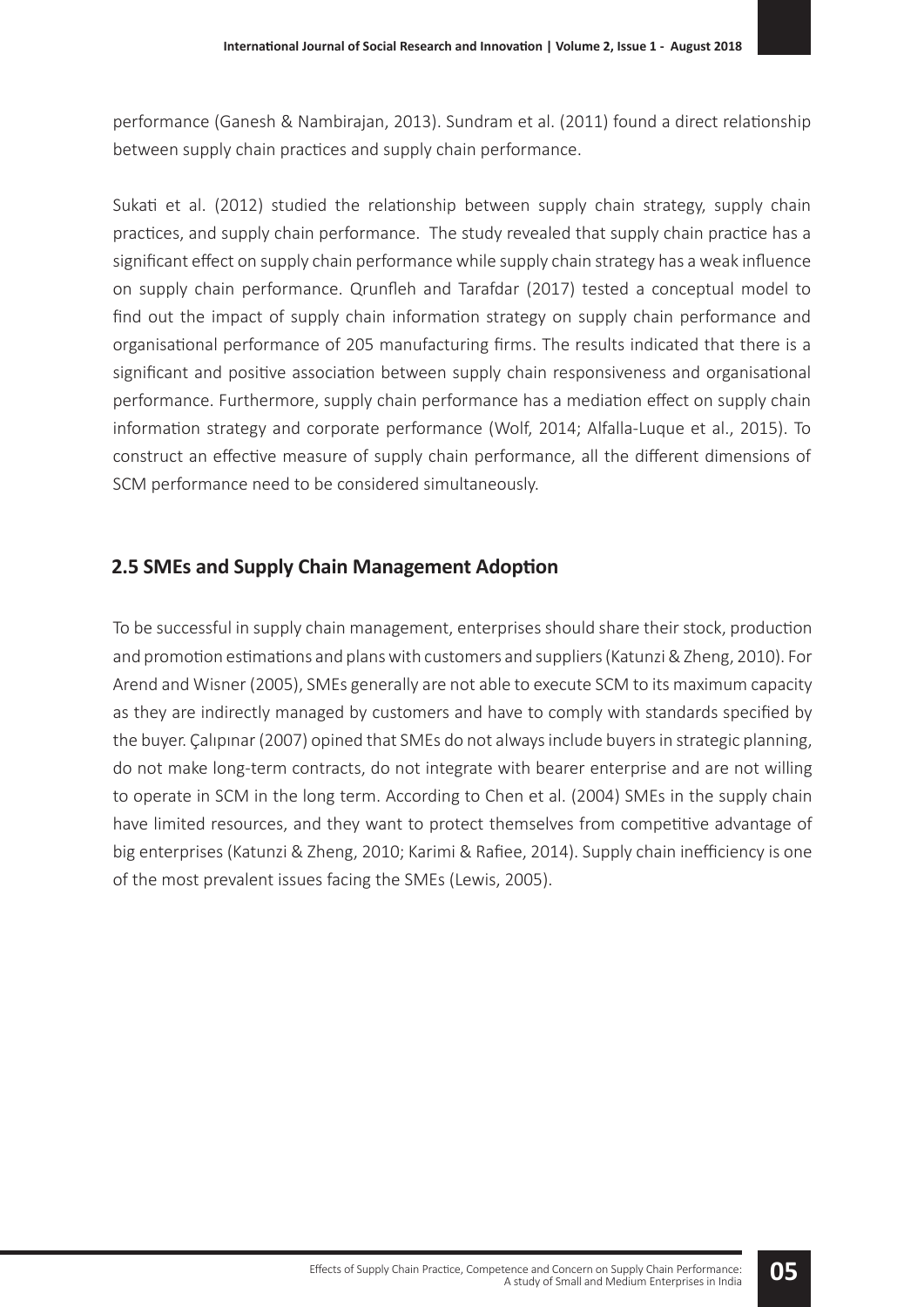### **3. Research Framework**



The following is the conceptual model used in this study:

**Figure 1**: Conceptual model used for this study

This conceptual model and the constructs were adopted from a study done by Kumar & Nambirajan (2013b) to investigate how supply chain management components and supply chain performance affect organisational performance by measuring moderating effects of supply chain practices clusters of manufacturing firms in the Union Territory of Puducherry, in Tamil Nadu, India.

Kumar and Nambirajan's (2013b) model was slightly modified based on the current research context (SMEs) for this study. Supply chain concerns, supply chain practices and supply chain competence have been taken as independent variables while supply chain performance has been considered as the dependent variable in the supply chain management components studied in this research. The hypotheses that were tested are presented below;

H1: Supply chain competences and supply chain performance are positively linked.

H2: Supply chain practices and supply chain performance are positively linked.

H3: Supply chain concerns and supply chain performance are positively linked.

H4: Supply chain concerns, Supply chain practices and Supply chain competences are positively related.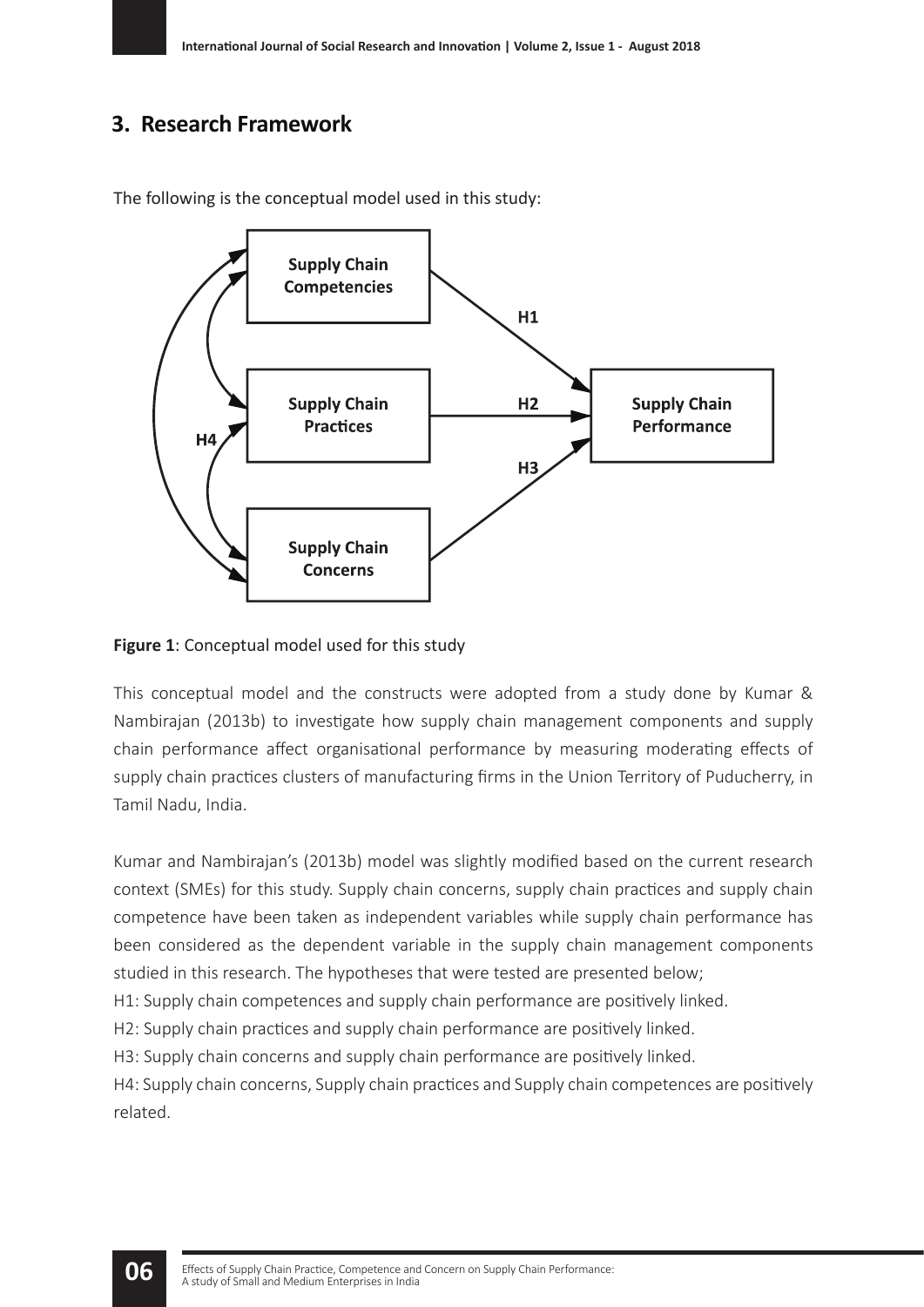### **4. Research Method**

Empirical data was collected through a survey questionnaire. The questionnaire was developed with validated measurement scales from previous studies that examined constructs similar to the present study (Ganeshkumar & Nambirajan, 2013; Kumar & Nambirajan, 2013b). The structured questionnaire had four sections. The first section consisted of 9 statements related to supply chain concerns. The second section consisted of 14 statements related to supply chain competences. The third section had 12 statements related to supply chain practices. The fourth section had 8 statements related to supply chain performance. All of the items were scored on a 5 point Likert- type rating scale ranging from 1 (very low) to 5 (very high) except for section three where the items were scored on a 5 point Likert- type rating scale ranging from 1 (Not at all implemented) to 5 (Fully implemented).

The target population of the study was small and medium enterprises in Madurai district, Tamil Nadu, India. Information about the SMEs was collected from the micro, small and medium enterprises (MSME) department of Tamil Nadu state government website. 29,485 SME units of Madurai District are registered with the MSME department. The targeted respondents for the questionnaire were primarily chief executive officers, managing directors, owners of firms or senior officers/executives in charge of supply chain practices in companies who would have adequate knowledge of how their firms carry out their supply chain functions and how effective is their performance.

Sample size was calculated using the Cochran's sample size formula,  $n_0 = \frac{Z^2pq}{e^2}$ , where e is the desired level of precision, p is the proportion of the population which has the required attributes, and q is 1-p and z value is found using a z table (Saunders, Lewis & Thornhill, 2016; p. 705). For this study, 90% confidence was selected (Z= 1.645), the 'estimate' needed to be accurate to within plus or minus 5 % of the exact percentage (the margin of error that can be tolerated). The estimate proportion is 50% with the understanding that 50% (p=0.5;  $q=0.5$ ) SMEs have some level of knowledge about supply chain practices and performance. Based on this, the minimum sample size needed for the research is 271. Since interviewer-administered questionnaires were used to collect the data and the response rate for interviewer-administered questionnaires is 90%, 300 SMEs were randomly selected for the research. After the data collection, 50 questionnaires were removed from the research due to incomplete, biased and outlier issues. Only 250 completed cleaned data were used for calculation. Data was collected from December 2016 to July 2017.

As per the Indian MSME development act of 2016 (Ghatak, 2010), the classification of small and medium enterprises is done by the number of employees. If the number of employees is

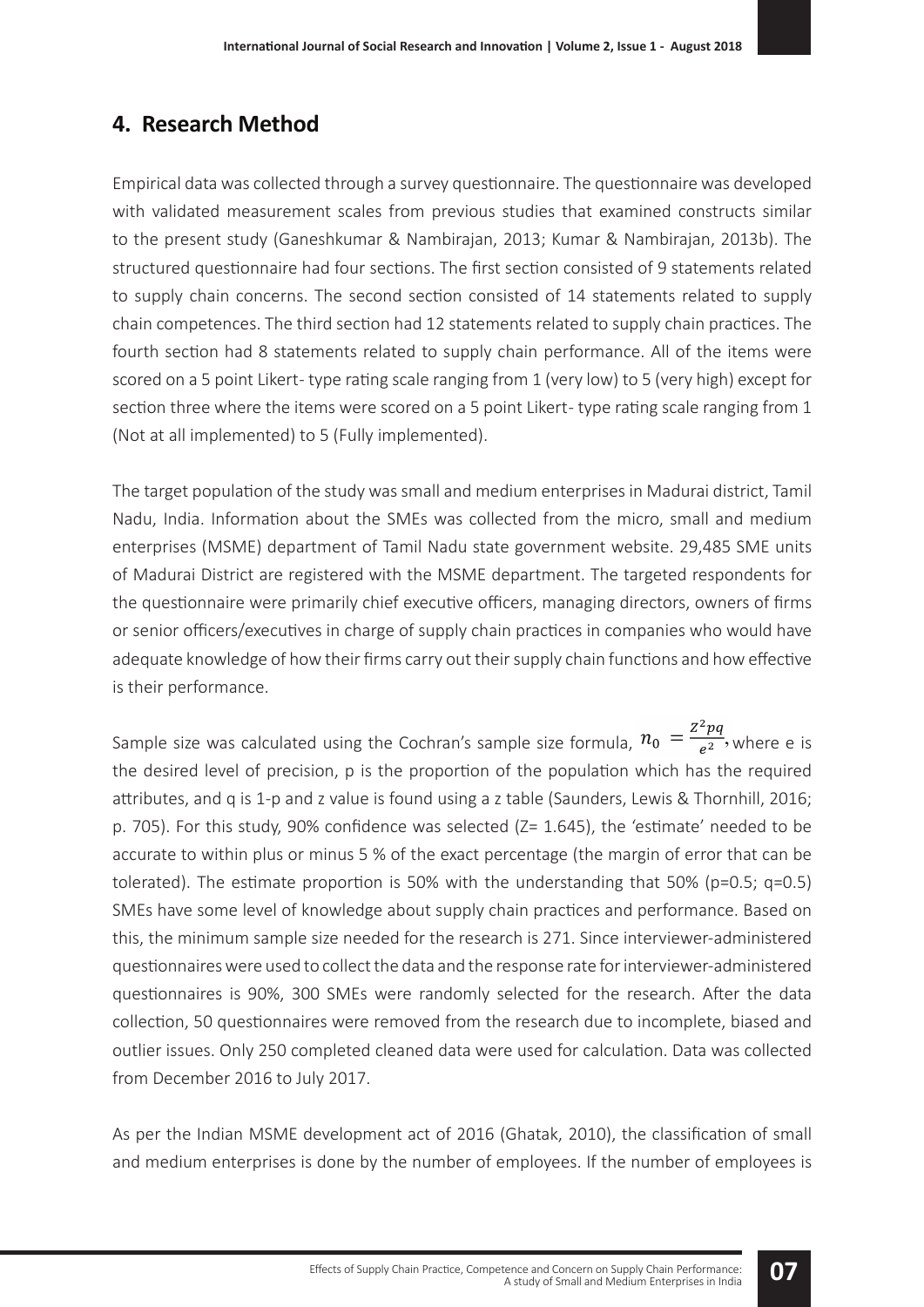between 10 and 49, that enterprise is considered as a small-scale enterprise (investment in plant and machinery is more than ten lakh rupees but does not exceed two crore rupees). If the number of employees is between 50 and 249, it is considered as a medium scale enterprise (investment is more than two crore rupees but does not exceed five crore rupees). In the present research, 168 firms were small-scale enterprises and the remaining 82 firms were medium sized enterprises.

### **5. Findings**

### **5.1 The Measurement Model**

It is necessary to test that the measurement model has a satisfactory level of validity and reliability before testing for a significant relationship in the structural model (Fornell & Larcker, 1981). Psychometric properties of the measurement model were evaluated with composite reliability (CR) and convergent validity. All constructs exhibited CR with the minimum acceptable level of 0.60, indicating good reliability. Fornell and Locker's average variance extracted (AVE) criterion is followed for the estimation of scales' convergent validity. AVE value of a latent variable should be higher than 0.50, to explain more than half of the variance of its indicators on average. As depicted in Table 1, all the latent constructs met this criterion.

| <b>Factors</b>        | <b>CR</b> | <b>AVE</b> | <b>MSV</b> | MaxR(H) | 1         |           | 3         | 4     |
|-----------------------|-----------|------------|------------|---------|-----------|-----------|-----------|-------|
| <b>SC Competence</b>  | 0.966     | 0.671      | 0.621      | 0.968   | 0.819     |           |           |       |
| <b>SC Practice</b>    | 0.939     | 0.564      | 0.598      | 0.943   | $0.722**$ | 0.751     |           |       |
| <b>SC Concerns</b>    | 0.955     | 0.704      | 0.659      | 0.958   | $0.539**$ | $0.509**$ | 0.839     |       |
| <b>SC Performance</b> | 0.932     | 0.636      | 0.659      | 0.959   | $0.788**$ | $0.773**$ | $0.812**$ | 0.797 |
|                       |           |            |            |         |           |           |           |       |

**Table 1:** Validity and Reliability of the research scale

Note: \*\* p < 0.01

The square root of the AVE for SC Practice is less than its correlation with SC Performance and the square root of the AVE for SC Performance is less than its correlation with SC Concerns. Other constructs like SC Competences and SC Concerns are satisfying the discriminant validity. By removing the items or variables in SC practice and performance will help to overcome the discriminant validity. Due to the importance of the constructs and its nature no variable was removed from the instrument.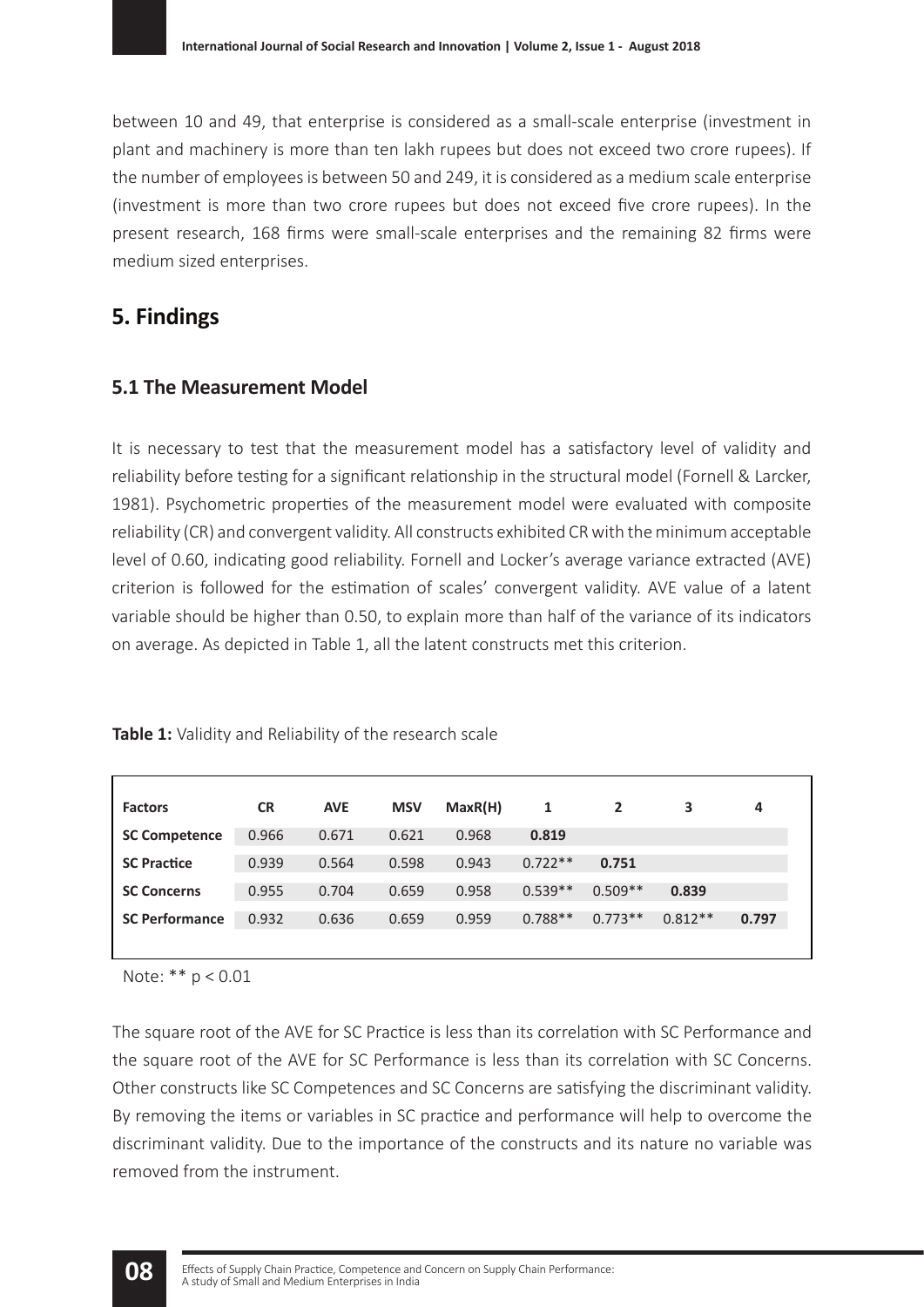### **5.2 Structural Model and Hypothesis results**

The model possessed adequate goodness of fit with values for, GFI =.929, AGFI = .900, NFI = .931, CFI = .946, RMSEA = .078, and CMIN/df = 4.47. These values suggest an adequate fit to the model. Given the satisfactory fit of the model, the estimated path coefficients of the structural model were then examined to evaluate the hypotheses. Figure 2 depicts the standardized path coefficients, t-values, and coefficients of determination (R²) of the latent variables. The results provide empirical support for the hypotheses that all the three dimensions of SCM (competence, practices, and concern) exert a significant impact on supply chain performance which is displayed in Table 2.

| <b>Dependent Variables</b> | Independent<br><b>Variables</b> | <b>Standardized</b><br><b>Beta Value</b> | <b>Standard</b><br>Error | <b>T-value</b> | p value   |
|----------------------------|---------------------------------|------------------------------------------|--------------------------|----------------|-----------|
| Performance                | Practice                        | .303                                     | .038                     | 8.524          | $0.000**$ |
| Performance                | Competence                      | .303                                     | .033                     | 8.508          | $0.000**$ |
| Performance                | Concern                         | .494                                     | .031                     | 14.306         | $0.000**$ |
|                            |                                 |                                          |                          |                |           |

#### Note: \*\* p < 0.01

Among the three components of SCM, supply chain concern (beta =.49) emerged as the most significant dimension directly influencing supply chain performance followed by practice (beta=.30) and competence (beta =.30). All the path relations are significant at 0.01 level. From the above relationship, it can be concluded that the hypotheses; H1, H2 and H3 are supported. The correlation coefficient between SCM (competence, practices and concerns) reveals that SCM competence and practices have 72% positive and significant relationship. SCM competence and concern have 54% positive and significant relationship. Finally, SCM practices and concern have 51% positive and significant relationship and, it can be concluded that the hypothesis H4 is supported.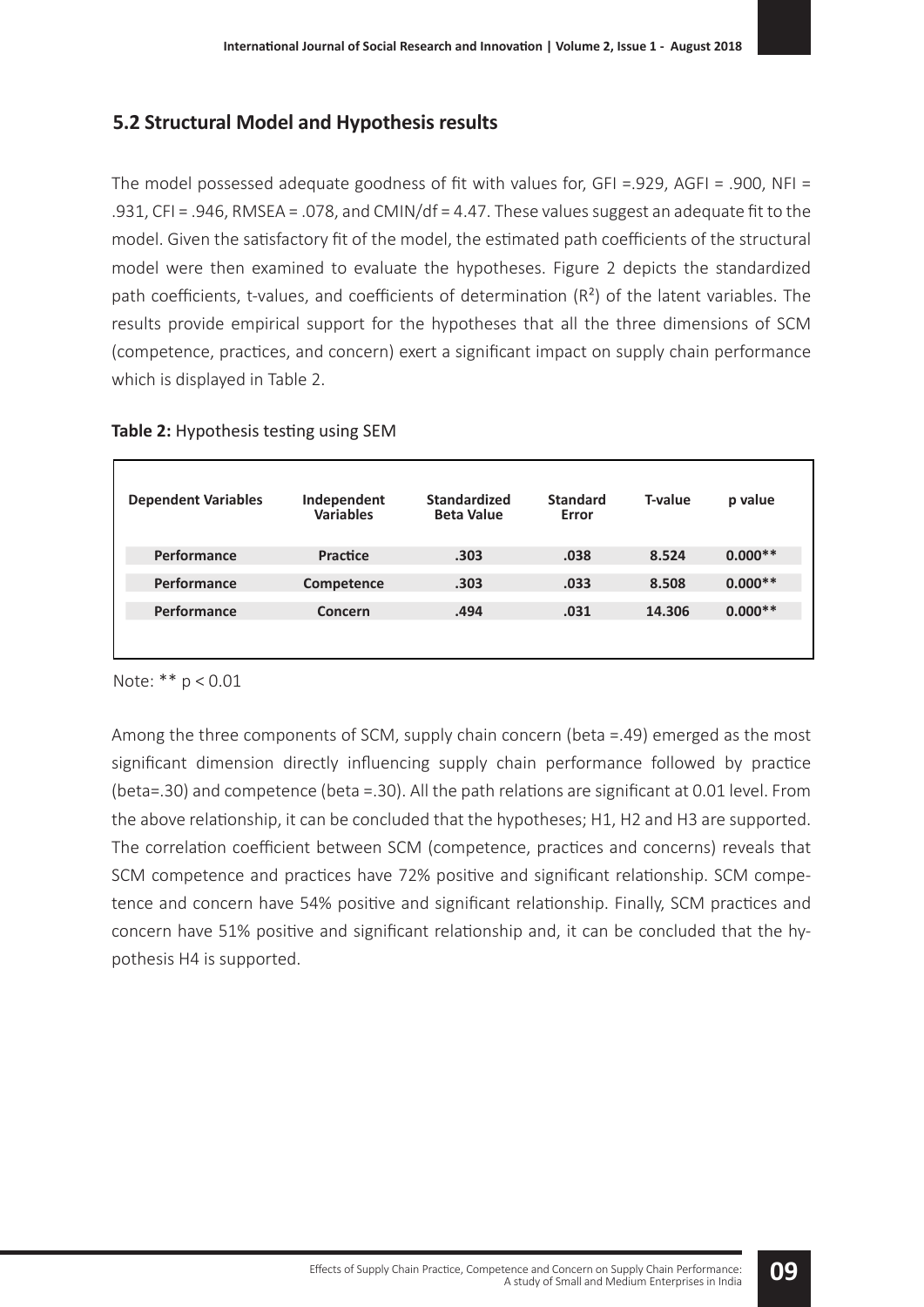### **Figure 2:** Structural model



#### **Table 3:** Result of Supply Chain Competencies

| Code             | <b>Statements</b>                                                                | <b>Beta Value</b> | <b>Standard Error</b> T-value |       | p value   |
|------------------|----------------------------------------------------------------------------------|-------------------|-------------------------------|-------|-----------|
| com1             | The ability to fill orders with improved accuracy                                | 0.78              | 0.04                          | 19.56 | $0.000**$ |
| com <sub>2</sub> | The ability to forecasting sales with greater accuracy                           | 0.80              | 0.03                          | 20.18 | $0.000**$ |
| com <sub>3</sub> | The ability to issue notice on shipping delays in advance                        | 0.80              | 0.03                          | 20.42 | $0.000**$ |
| com4             | The ability to respond to a request in a timely manner                           | 0.88              | 0.03                          | 23.47 | $0.000**$ |
| com <sub>5</sub> | The ability to make high quality products                                        | 0.87              | 0.03                          | 23.22 | $0.000**$ |
| com6             | The ability to deliver high-quality services                                     | 0.86              | 0.03                          | 22.48 | $0.000**$ |
| com7             | The ability to respond to the needs of key customers                             | 0.82              | 0.03                          | 21.03 | $0.000**$ |
| com8             | The ability to work with key suppliers                                           | 0.86              | 0.03                          | 22.56 | $0.000**$ |
| com9             | The ability to manage supply chain inventory                                     | 0.70              | 0.04                          | 16.91 | $0.000**$ |
| com10            | The ability to meet a delivery on promised date                                  | 0.84              | 0.03                          | 21.95 | $0.000**$ |
| com11            | The ability to enhance supply chain's position in terms of integrity             | 0.77              | 0.03                          | 19.04 | $0.000**$ |
| com12            | The ability to enhance supply chain's position in terms of social responsibility | 0.83              | 0.03                          | 21.33 | $0.000**$ |
| com13            | The ability to design low-pollution production process                           | 0.84              | 0.03                          | 22.02 | $0.000**$ |
| com14            | The ability to design low-pollution delivering process                           | 0.81              | 0.03                          | 20.70 | $0.000**$ |

\*\*p<0.01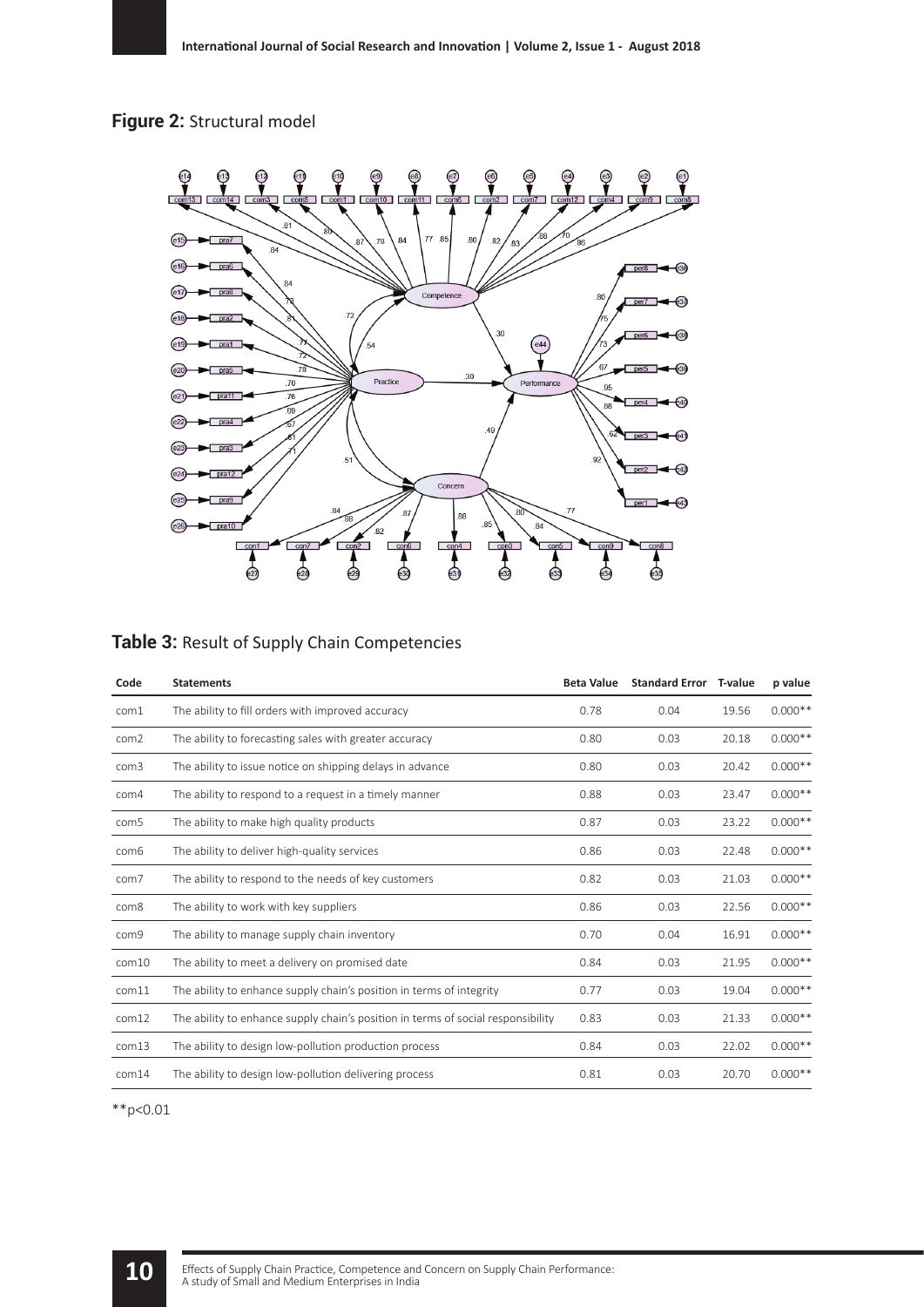From the above table, it can be concluded that all 14 competence items are significantly and positively influencing the supply chain competencies with lowest standard error and more than 0.5 beta value. Timely response to customer needs, delivery on the promised date, producing high-quality products and delivering high-quality services, and ability to work with suppliers are the most significant supply chain competencies rated by SMEs in this study. Design of low-pollution production process and low-pollution delivering process are also significant supply chain competencies rated highly by SMEs in the district of Madurai. This indicates concerns of SMEs in this region for environmental and social responsibility in rating supply chain performance. Due to strong legal procedures and high level of quality expectations from the customers, the SMEs in Tamil Nadu try to improve their competencies through the supply chain to respond to the changing context. These results are consistent with findings from other studies (Handfield et al., 2015; Derwik et al., 2016) and enhancing above stated competencies will help SMEs to create competitive advantage in the market which will reflect on their supply chain performance.

| Code | <b>Statements</b>                                    | Beta value | <b>Standard Error</b> | <b>T-value</b> | p value   |
|------|------------------------------------------------------|------------|-----------------------|----------------|-----------|
| con1 | Lack of sophisticated information system             | 0.84       | 0.04                  | 21.62          | $0.000**$ |
| con2 | Lack of ability in managing Supply chain inventories | 0.82       | 0.03                  | 21.12          | $0.000**$ |
| con3 | Lack of cooperation among supply chain members       | 0.85       | 0.04                  | 22.02          | $0.000**$ |
| con4 | Lack of trust among supply chain members             | 0.88       | 0.04                  | 23.44          | $0.000**$ |
| con5 | Lack of interest among suppliers or customers        | 0.80       | 0.04                  | 20.35          | $0.000**$ |
| con6 | Competition from other supply chains                 | 0.87       | 0.03                  | 23.20          | $0.000**$ |
| con7 | Firm's lack of leverage within supply chain          | 0.88       | 0.03                  | 23.61          | $0.000**$ |
| con8 | Suppliers' geographical distance                     | 0.77       | 0.04                  | 19.03          | $0.000**$ |
| con9 | Customers' geographical distance                     | 0.84       | 0.04                  | 21.82          | $0.000**$ |

#### **Table 4:** Results of Supply Chain Concerns

 $*$  $p < 0.01$ 

Table 4 results conclude that all nine statements related to supply chain concerns are significant and influences the overall supply chain concerns. Lack of trust among supply chain members, firm's lack of leverage within the supply chain, competition from other supply chains, lack of cooperation among supply chain members are primary factors affecting supply chain concerns. Followed by customers' and supplier geographical distance, lack of availability of a sophisticated IT system, lack of ability in managing supply chain inventories and lack of interest among suppliers or customers were supply chain concerns rated the lowest. Since supply chain management is a new and emerging concept, many SMEs in Tamil Nadu do not have a clear idea about the SCM procedure, and that makes SMEs face above stated SCM concerns (Ganeshkumar, 2016).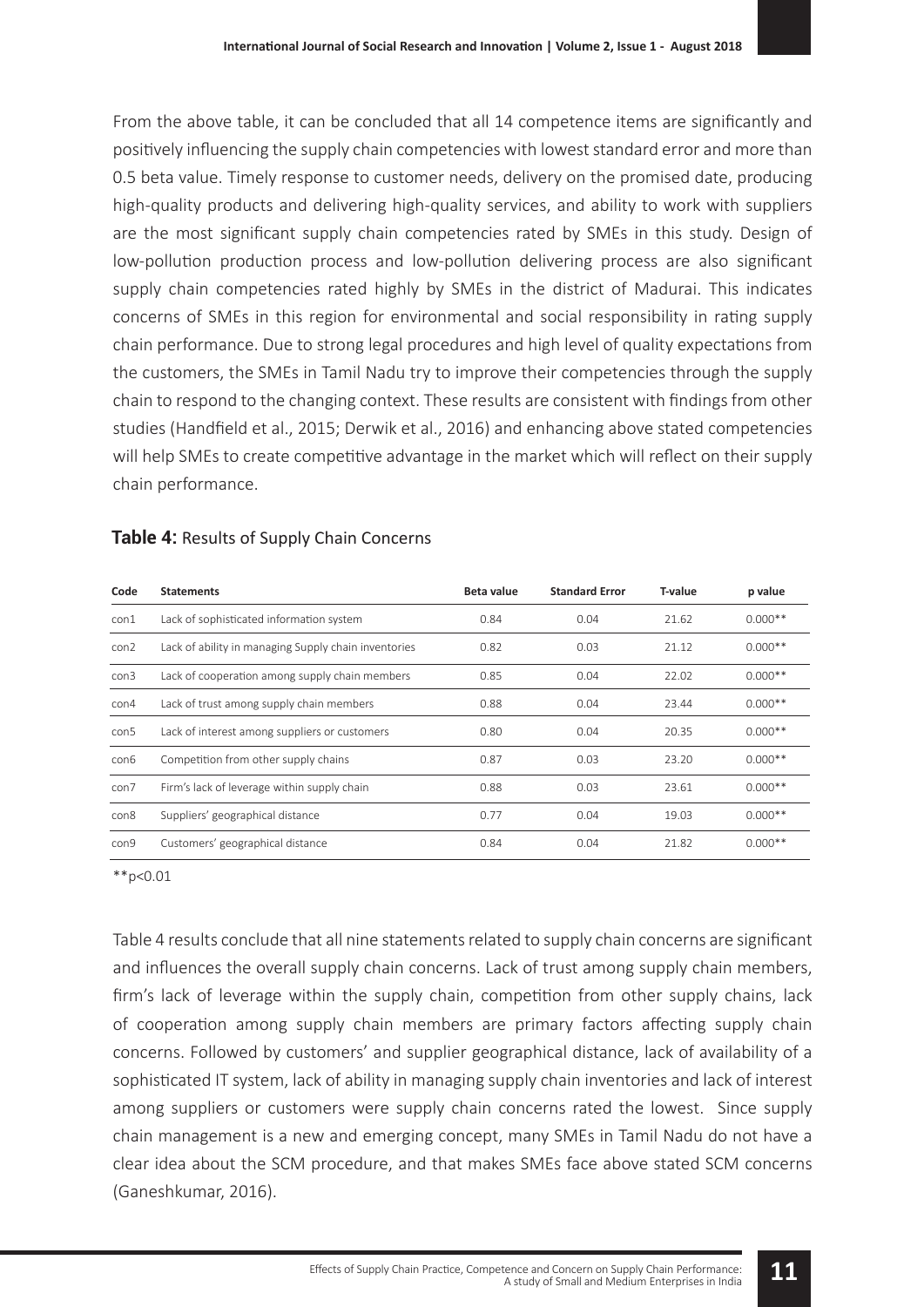| Code  | <b>Statements</b>                | <b>Beta value</b> | <b>Standard Error</b> | T-value | p value   |
|-------|----------------------------------|-------------------|-----------------------|---------|-----------|
| pra1  | Close partnership with suppliers | 0.72              | 0.03                  | 17.21   | $0.000**$ |
| pra2  | Close partnership with customers | 0.77              | 0.03                  | 19.09   | $0.000**$ |
| pra3  | Just in time (JIT) supply        | 0.69              | 0.04                  | 16.27   | $0.000**$ |
| pra4  | Strategic planning               | 0.76              | 0.03                  | 18.63   | $0.000**$ |
| pra5  | Supply chain benchmarking        | 0.78              | 0.03                  | 19.57   | $0.000**$ |
| pra6  | Managing multiple suppliers      | 0.74              | 0.03                  | 17.82   | $0.000**$ |
| pra7  | Holding safety stock             | 0.84              | 0.03                  | 21.61   | $0.000**$ |
| pra8  | Subcontracting                   | 0.81              | 0.03                  | 20.41   | $0.000**$ |
| pra9  | E-procurement                    | 0.81              | 0.03                  | 20.49   | $0.000**$ |
| pra10 | Outsourcing                      | 0.71              | 0.04                  | 17.09   | $0.000**$ |
| pra11 | Third Party Logistics            | 0.70              | 0.03                  | 16.71   | $0.000**$ |
| pra12 | Few suppliers                    | 0.67              | 0.03                  | 15.68   | $0.000**$ |

#### **Table 5:** Result of Supply Chain Practices

\*\*p<0.01

Table 5 explains that all 12 potential supply chain practices identified from the literature have significant impact on overall supply chain performance. Holding safety stock, E-procurement, subcontracting, supply chain benchmarking, close partnership with customers and strategic planning are most significant practices, followed by managing multiple suppliers, close partnership with suppliers, outsourcing and third party logistics. Just in time (JIT) supply and managing very few suppliers are the least significant supply chain practices, rated by the participants in the current study. However, all 12 items do influence the overall supply chain performance (Carter & Rogers, 2008; Seuring & Müller, 2008; Wu et al., 2015).

#### **Table 6:** Result of Supply Chain Performance

| Code             | <b>Statements</b>                                         |      | Beta value Standard Error T-value |       | p value   |
|------------------|-----------------------------------------------------------|------|-----------------------------------|-------|-----------|
| per1             | Improvement in lead time                                  | 0.92 | 0.03                              | 25.40 | $0.000**$ |
| per <sub>2</sub> | Improvement in inventory turns                            | 0.62 | 0.04                              | 14.47 | $0.000**$ |
| per3             | Improvement in level of inventory write off               | 0.88 | 0.03                              | 23.51 | $0.000**$ |
| per4             | Improvement in time to market (product development cycle) | 0.95 | 0.03                              | 26.84 | $0.000**$ |
| per <sub>5</sub> | Improvement of defect rate                                | 0.67 | 0.04                              | 15.75 | $0.000**$ |
| per <sub>6</sub> | Improvement in order item fill rate                       | 0.74 | 0.03                              | 17.96 | $0.000**$ |
| per7             | Improvement in stock out situation                        | 0.75 | 0.03                              | 18.43 | $0.000**$ |
| per8             | Improvement in set-up times                               | 0.80 | 0.03                              | 20.24 | $0.000**$ |

\*\*p<0.01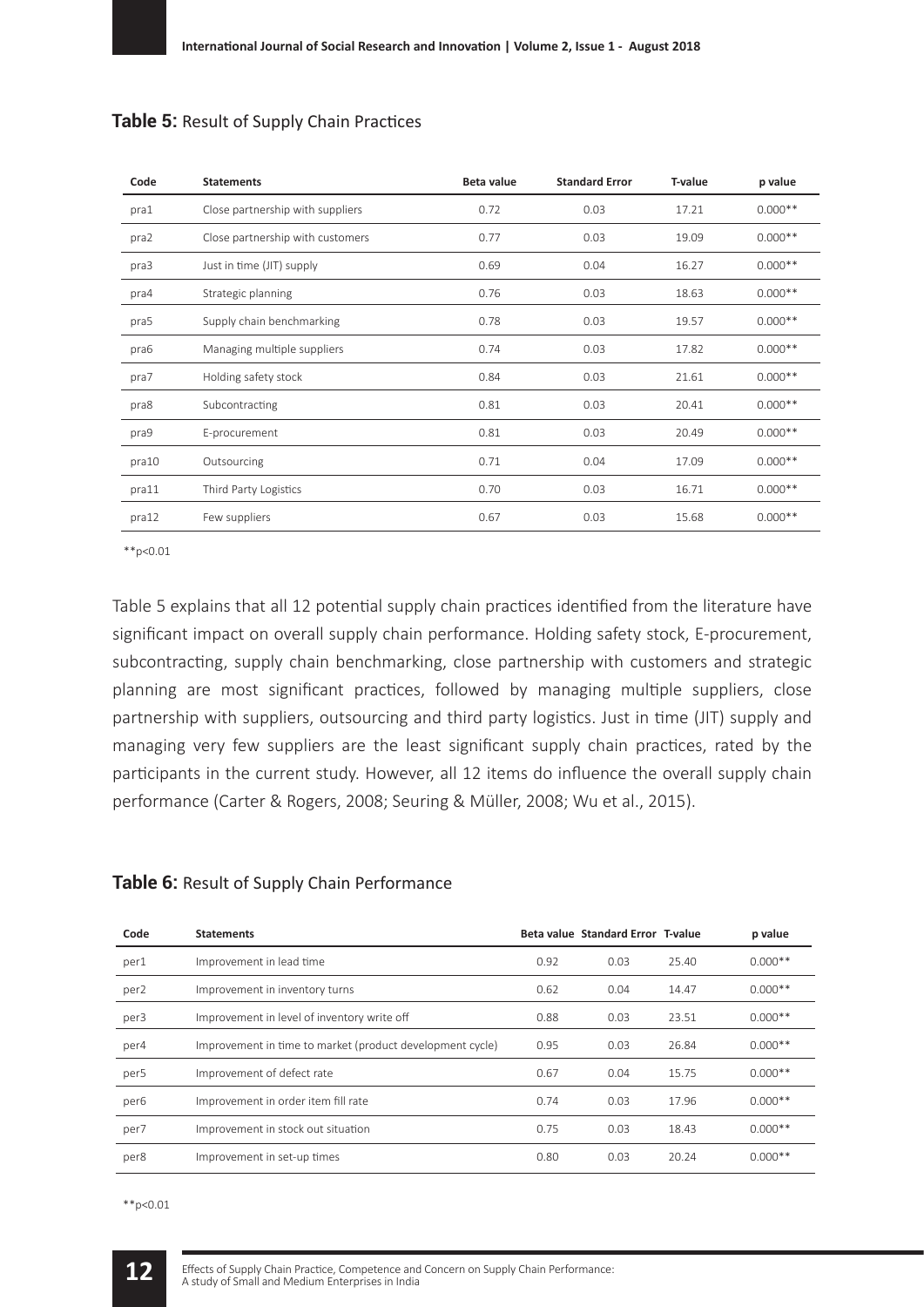Table 6 explains the overall supply chain performance. In this research, eight items were used to measure firms' supply chain performance. Beta values and p-values conclude that all of the eight performance related items were significant. The primary supply chain performance indicators are improvement in time to market, and improvement in the level of inventory write off, followed by improvement in set-up times, stock out situation and order item fill rate. In SMEs viewpoint, improvement of defect rate and improvement in inventory turns are not considered to be a reliable performance indicator, as indicated by the lower beta values for these measures. Many SMEs in Tamil Nadu have started to adopt quality management techniques to improve their performance (Kannan & Tan, 2005; Prajogo et al., 2016; Narula et al., 2018).

### **6. Conclusion and Implications**

The main purpose of this research was to investigate the relationship between three SCM components and the supply chain performance. The results displayed that all three SCM components such as SCM practices, concerns and competences have a positive relationship to supply chain performance. It was also found that supply chain concerns have a higher influence on supply chain performance followed by supply chain practices and competences.

Supply chain concerns can be minimized by giving adequate training to supply chain managers, by utilizing third party logistic concepts to concentrate entirely on core business activities and outsourcing the non-core business activities.

Supply chain competence of SMEs can be enhanced if the quality of products manufactured is high. Hence, SMEs need to enhance their capacity to manufacture the highest quality products. The SMEs can implement total quality management techniques such as 5S, Lean Six Sigma, Just in Time, Poke-yoke, and ISO standards. By improving quality control, firms can enhance their overall performance. The SMEs in Tamil Nadu must rationally use their limited available resources to improve the performance and productivity of the firm and provide better value to customers to sustain a competitive edge.

Supply chain practices of SMEs can be enhanced through effective interaction and collaboration with customers (Chen et al., 2004; Chow et al., 2008). SMEs should maintain an intimate relationship with their customers, both industrial and end-user customers. SMEs can enhance their supply chain performance through effective inventory control (Deshpande, 2012; Nambirajan et al., 2013). Scientific techniques such as Economic Order Quantity and ABC Analysis etc. can be implemented effectively to control inventory levels and minimise wastage. Efficient and effective inventory management will improve the whole supply chain process for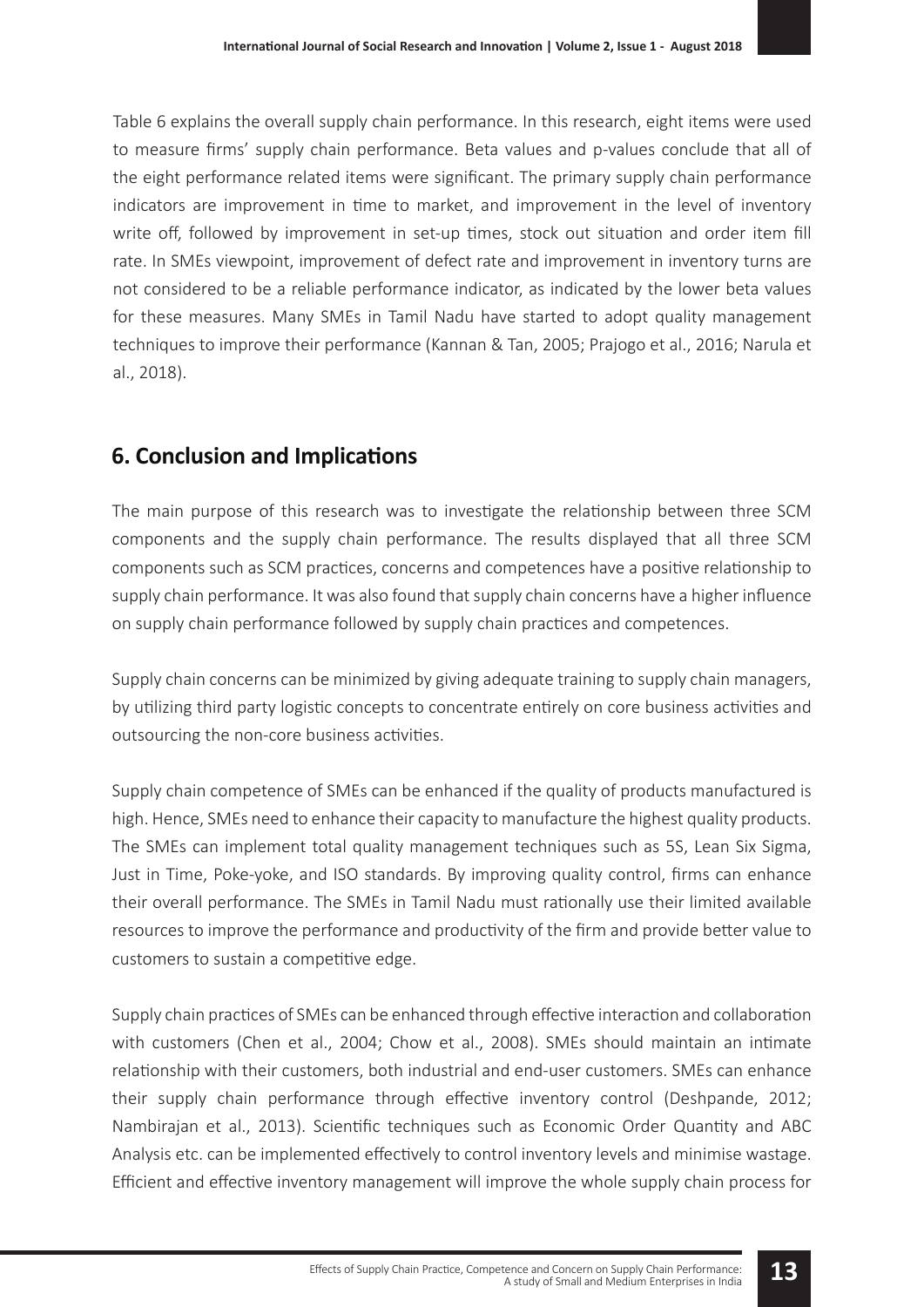flawless performance (Çalıpınar, 2007; Beske et al., 2014; Kumar & Nambirajan, 2013). Supply chain practices can be improved by monitoring the quality of products and adopting changes taking place in the environment to the product line by having an innovative outlook to practice (Ganeshkumar, 2016).

Many SMEs in the present study considered supply chain management as synonymous with integrated logistics management or supplier management. However, supply chain management is entirely distinct from these two disciplines. Some SMEs have started to realise the importance of SCM but they lack adequate knowledge about the various concepts, ideas and elements of SCM and to identify the critical SCM aspects. The research presented in this paper highlighted vital issues to be focused upon by the SMEs to enhance their supply chain competence, which will directly improve their supply chain performance. The current study found that supply chain concerns strongly influence the supply chain performance. Even though supply chain concerns are the most significant predictors of supply chain performance, as rated by participants in this study, it is necessary to check the significant relationship between the supply chain concerns, supply chain competencies and supply chain practices (table 1 and figure 2, Correlations). Hence, managers need to concentrate on improving the supply chain competence and supply chain practice, together with supply chain concerns to enhance the efficiency of their firms.

### **7. Limitations**

The main limitations of the current study are sampling and methods. This study sample was collected from SMEs located in Madurai District and generalising the results to SMEs in other districts, and other industries will not be possible. The present study utilized a survey method, and the instruments were adopted from Kumar & Nambirajan (2013b) who had done the study in a different context. Interviewing respondents who showed good understanding of SCM could have added rich detail to how SMEs can utilize SCM effectively and this could have enabled to check if there were any elements that were not included in the survey which ought to have been included for specifically studying SCM in Madurai district. While this survey investigated managers' perceptions of supply chain management, the actual practice of supply chain management may be different. Hence using a multi-methods research method would have enabled for stronger interpretation of the data.

In this study, supply chain performance was considered as the dependent variable; in future studies, organisational performance could be included further as a dependent variable. Furthermore, this study examined only three key SCM variables to analyse supply chain performance. Future research could examine other relevant variables such as supply chain innovation and integrated supply chain and their impact on supply chain management components.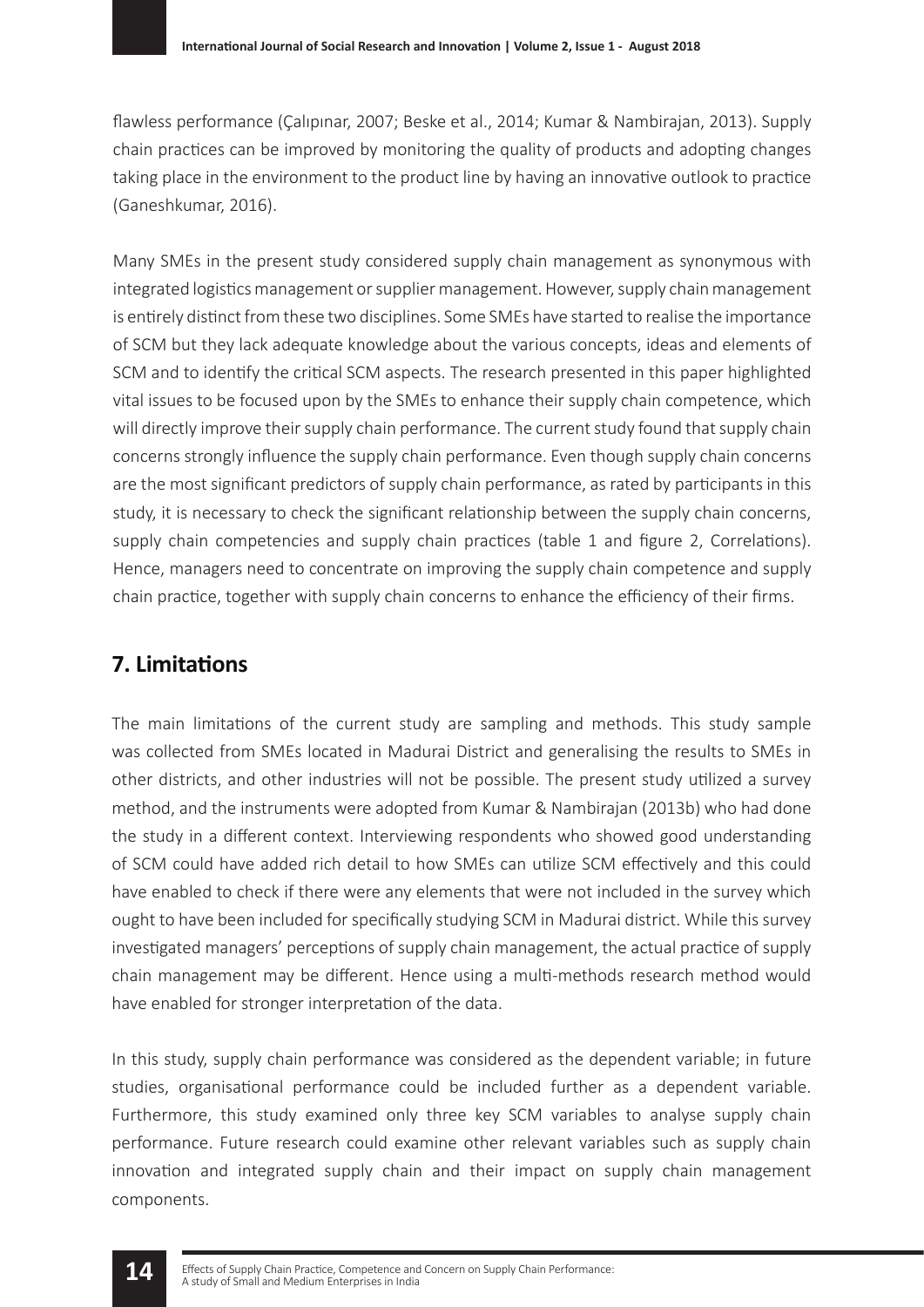#### **References**

- Alfalla-Luque, R., Marin-Garcia, J. A., & Medina-Lopez, C. (2015). An analysis of the direct and mediated effects of employee commitment and supply chain integration on organisational performance. *International Journal of Production Economics, 162,* 242-257.
- Arend, R. J., & Wisner, J. D. (2005). Small businesses and supply chain management: Is there a fit? *Journal of Business Venturing, 20(3)*, 403-436.
- Avittathur, B., & Jayaram, J. (2016). Supply chain management in emerging economies. *Decision, 43(2),*  117-124.
- Beske, P., Land, A., & Seuring, S. (2014). Sustainable supply chain management practices and dynamic capabilities in the food industry: A critical analysis of the literature. *International Journal of Production Economics, 152,* 131-143.
- Bourlakis, M., Maglaras, G., Gallear, D., & Fotopoulos, C. (2014). Examining sustainability performance in the supply chain: The case of the Greek dairy sector. *Industrial Marketing Management, 43(1)*, 56-66.
- Çalıpınar, H. (2007). A theoretical model proposal in supply chain management for Turkish SMEs. *Problems and Perspectives in Management, 5(2)*, 90-98.
- Carter, C. R., & Rogers, D. S. (2008). A framework of sustainable supply chain management: moving toward new theory. *International journal of physical distribution & logistics management, 38*(5), 360-387.
- Chen, H., Themistocleous, M., & Chiu, K. H. (2004). Approaches to supply chain integration followed by SMEs: An exploratory case study. *AMCIS 2004 Proceedings*, 311.
- Chen, T., & Gong, X. (2013). Performance evaluation of a supply chain network. *Procedia Computer Science, 17*, 1003-1009.
- Chow, W. S., Madu, C. N., Kuei, C. H., Lu, M. H., Lin, C., & Tseng, H. (2008). Supply chain management in the US and Taiwan: An empirical study. *Omega, 36*(5), 665-679.
- Christy, D. P., & Grout, J. R. (1994). Safeguarding supply chain relationships. I*nternational Journal of Production Economics, 36*(3), 233-242.
- Cohen, M. A., & Lee, H. L. (1988). Strategic analysis of integrated production-distribution systems: Models and methods. *Operations research, 36*(2), 216-228.
- Derwik, P., Hellström, D., & Karlsson, S. (2016). Manager competences in logistics and supply chain practice. *Journal of Business Research, 69*(11), 4820-4825.
- Deshpande, A. R. (2012). Supply chain management dimensions, supply chain performance and organizational performance: An integrated framework. *International Journal of Business and Management, 7*(8), 2-19.
- Donlon, J. P. (1996). Maximizing value in the supply chain. *Chief Executive, 117*(1), 54-63.
- Ellinger, A., Shin, H., Magnus Northington, W., Adams, F. G., Hofman, D., & O'Marah, K. (2012). The influence of supply chain management competency on customer satisfaction and shareholder value. *Supply Chain Management: An International Journal, 17*(3), 249-262.
- Fornell, C., & Larcker, D. F. (1981). Structural equation models with unobservable variables and measurement error: Algebra and statistics. *Journal of marketing research, 18* (3), 382-388.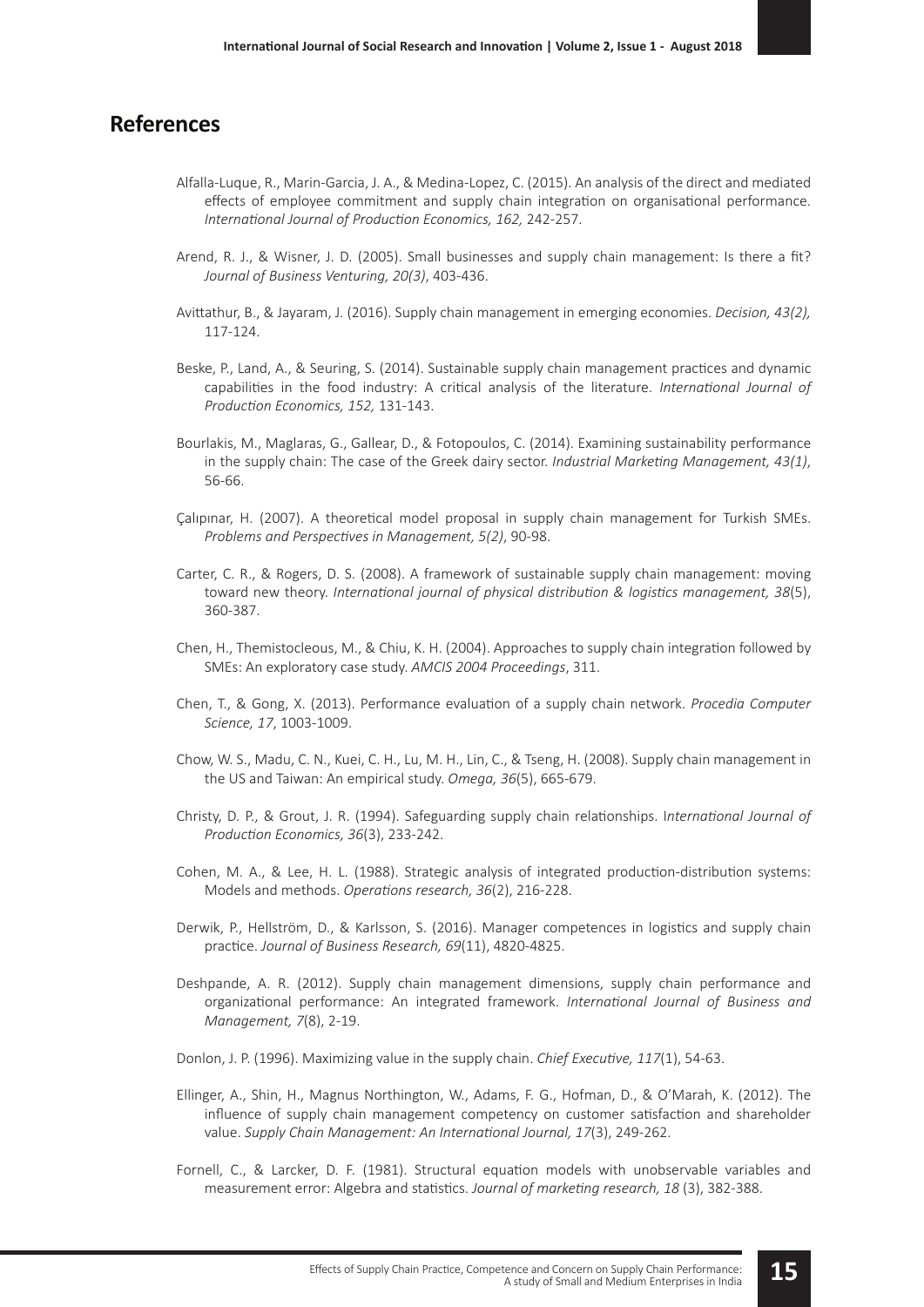Fraza, V. (2000). SCM for small distributors. Industrial Distribution, 89: 81.

- Ganeshkumar, C. (2016). *A Study on the relationship among supply chain management components,*  supply chain performance and organizational performance of manufacturing industries in Union *Territory of Puducherry* (Doctoral dissertation). Pondicherry University, Puducherry, India.
- Ganeshkumar, C., & Nambirajan, T. (2013). Supply chain management components, competitiveness and organisational performance: Causal study of manufacturing firms. *Asia-Pacific Journal of Management Research and Innovation, 9*(4), 399-412
- Ghatak, S. (2010). Micro, small and medium enterprises (MSMEs) in India: an appraisal. *Journal of technology management & innovation, 6*(1), 66-76.
- Govindan, K., Azevedo, S. G., Carvalho, H., & Cruz-Machado, V. (2015). Lean, green and resilient practices influence on supply chain performance: interpretive structural modeling approach. *International Journal of Environmental Science and Technology, 12*(1), 15-34.
- Gunasekaran, A., Patel, C., & Tirtiroglu, E. (2001). Performance measures and metrics in a supply chain environment. *International journal of operations & production Management, 21*(1/2), 71-87.
- Handfield, R. B., & Nichols, E. L. (1999). *Introduction to supply chain management* (Vol. 183). Upper Saddle River, NJ: prentice Hall.
- Handfield, R. B., Cousins, P. D., Lawson, B., & Petersen, K. J. (2015). How can supply management really improve performance? A knowledge‐based model of alignment capabilities. *Journal of Supply Chain Management, 51*(3), 3-17.
- Ho, D. C., Au, K. F., & Newton, E. (2002). Empirical research on supply chain management: a critical review and recommendations. *International Journal of Production Research, 40*(17), 4415-4430.
- Ince, H., Imamoglu, S. Z., Keskin, H., Akgun, A., & Efe, M. N. (2013). The impact of ERP systems and supply chain management practices on firm performance: case of Turkish companies. *Procedia-Social and Behavioral Sciences, 99,* 1124-1133.
- Kannan, V. R., & Tan, K. C. (2005). Just in time, total quality management, and supply chain management: understanding their linkages and impact on business performance. *Omega, 33(2)*, 153-162.
- Karimi, E., & Rafiee, M. (2014). Analyzing the impact of supply chain management practices on organizational performance through competitive priorities (Case Study: Iran Pumps Company). *International Journal of Academic Research in Accounting, Finance and Management Sciences, 4*(1), 1-15.
- Katunzi, T. M., & Zheng, Q. (2010). Tanzanian SMEs' perceptions towards adoption of supply chain management (SCM) strategy. I*nternational Journal of Business and Management, 5*(10), 42.

Kotler, P., & Armstrong, G. (2010). *Principles of marketing.* Pearson Education.

- Kumar, C. G., & Nambirajan, T. (2013a). Supply chain management components, supply chain performance and organizational performance: A critical review and development of conceptual model. *International Journal on Global Business Management & Research, 2*(1), 86.
- Kumar, C. G., & Nambirajan, T. (2013b). The impact of supply chain management components on supply chain performance and organizational performance: Measuring moderating effects of supply chain practices clusters. *Journal of Contemporary Research in Management, 8*(3), 55-68
- Kumar, C. G., & Nambirajan, T. (2014). Does supply chain performance mediates the relationship between critical supply chain management components and organizational performance? *Delhi Business Review, 15*(1), 67.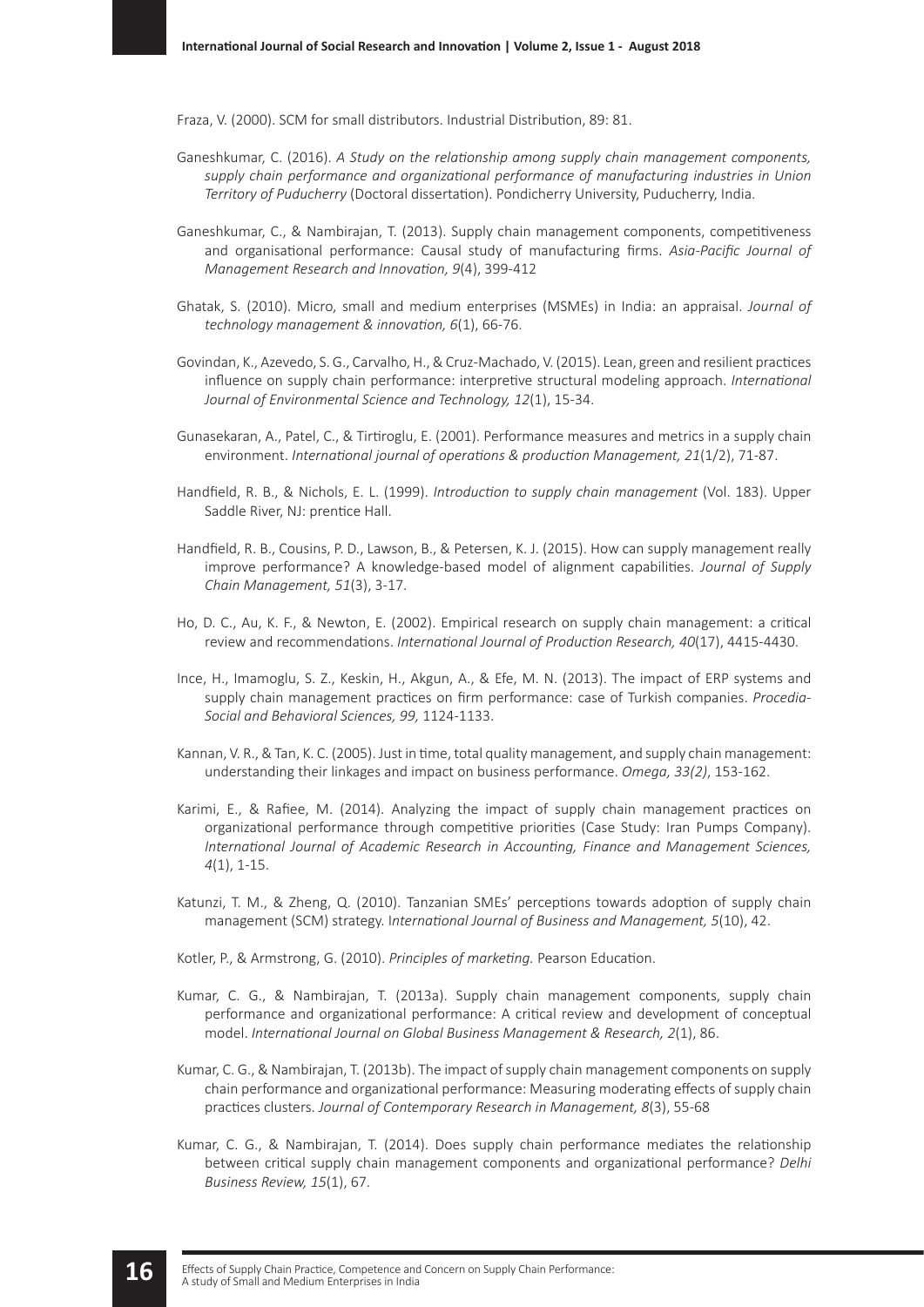- Lewis, E. (2005). "Now is SMEs' time to compete on-demand supply chain solutions are affordable for the small distributor". *Industrial Distribution, September.*
- Li, S., Ragu-Nathan, B., Ragu-Nathan, T. S., & Rao, S. S. (2006). The impact of supply chain management practices on competitive advantage and organizational performance. *Omega, 34*(2), 107-124.
- Mani, V., Gunasekaran, A., Papadopoulos, T., Hazen, B., & Dubey, R. (2016). Supply chain social sustainability for developing nations: Evidence from India. *Resources, Conservation and Recycling,*  111, 42-52.
- McMullan, A. (1996). Supply chain management practices in Asia Pacific today. *International Journal of Physical Distribution & Logistics Management, 26*(10), 79-95.
- Mitra, S., & Datta, P. P. (2014). Adoption of green supply chain management practices and their impact on performance: an exploratory study of Indian manufacturing firms. *International Journal of Production Research, 52*(7), 2085-2107.
- Nambirajan, T. (2013). The Impact of Supply Chain Management Components on Supply Chain Performance and Organizational Performance: Measuring Moderating Effects of Supply Chain Practices Clusters. *Journal of Contemporary Research in Management, 8*(3).
- Narula, S., Pal, S., Saini, V., Saxena, P., Goyal, A., & Yadav, M. (2018). Role of TQM in Sustained Business Performance in Indian Automotive Supply Chain. In *Harnessing Human Capital Analytics for Competitive Advantage* (pp. 121-143). IGI Global.
- Negi, S., & Anand, N. (2015). Issues and challenges in the supply chain of fruits & vegetables sector in India: a review. *International Journal of Managing Value and Supply Chains, 6*(2), 47-62.
- Ou, C. S., Liu, F. C., Hung, Y. C., & Yen, D. C. (2010). A structural model of supply chain management on firm performance. *International Journal of Operations & Production Management, 30*(5), 526-545.
- Pandiyan Kaliani Sundram, V., Razak Ibrahim, A., & Chandran Govindaraju, V. G. R. (2011). Supply chain management practices in the electronics industry in Malaysia: Consequences for supply chain performance. *Benchmarking: An International Journal, 18*(6), 834-855.
- Paulraj, A., Chen, I. J., & Flynn, J. (2006). Levels of strategic purchasing: impact on supply integration and performance. *Journal of Purchasing and Supply Management, 12*(3), 107-122.
- Prajogo, D., & Olhager, J. (2012). Supply chain integration and performance: The effects of long-term relationships, information technology and sharing, and logistics integration. *International Journal of Production Economics, 135*(1), 514-522.
- Prajogo, D., Oke, A., & Olhager, J. (2016). Supply chain processes: Linking supply logistics integration, supply performance, lean processes and competitive performance. *International Journal of Operations & Production Management, 36*(2), 220-238.
- Qrunfleh, S., & Tarafdar, M. (2014). Supply chain information systems strategy: Impacts on supply chain performance and firm performance. *International Journal of Production Economics, 147*, 340-350.
- Qrunfleh, S., & Tarafdar, M. (2017) Agile supply chain strategy and supply chain performance: complementary roles of supply chain practices and information systems capability for agility. *International Journal of Production Research, 55* (4)
- Sabri, E. H., & Beamon, B. M. (2000). A multi-objective approach to simultaneous strategic and operational planning in supply chain design. *Omega, 28*(5), 581-598.

Sachan, A., & Datta, S. (2005). Review of supply chain management and logistics research. *International*